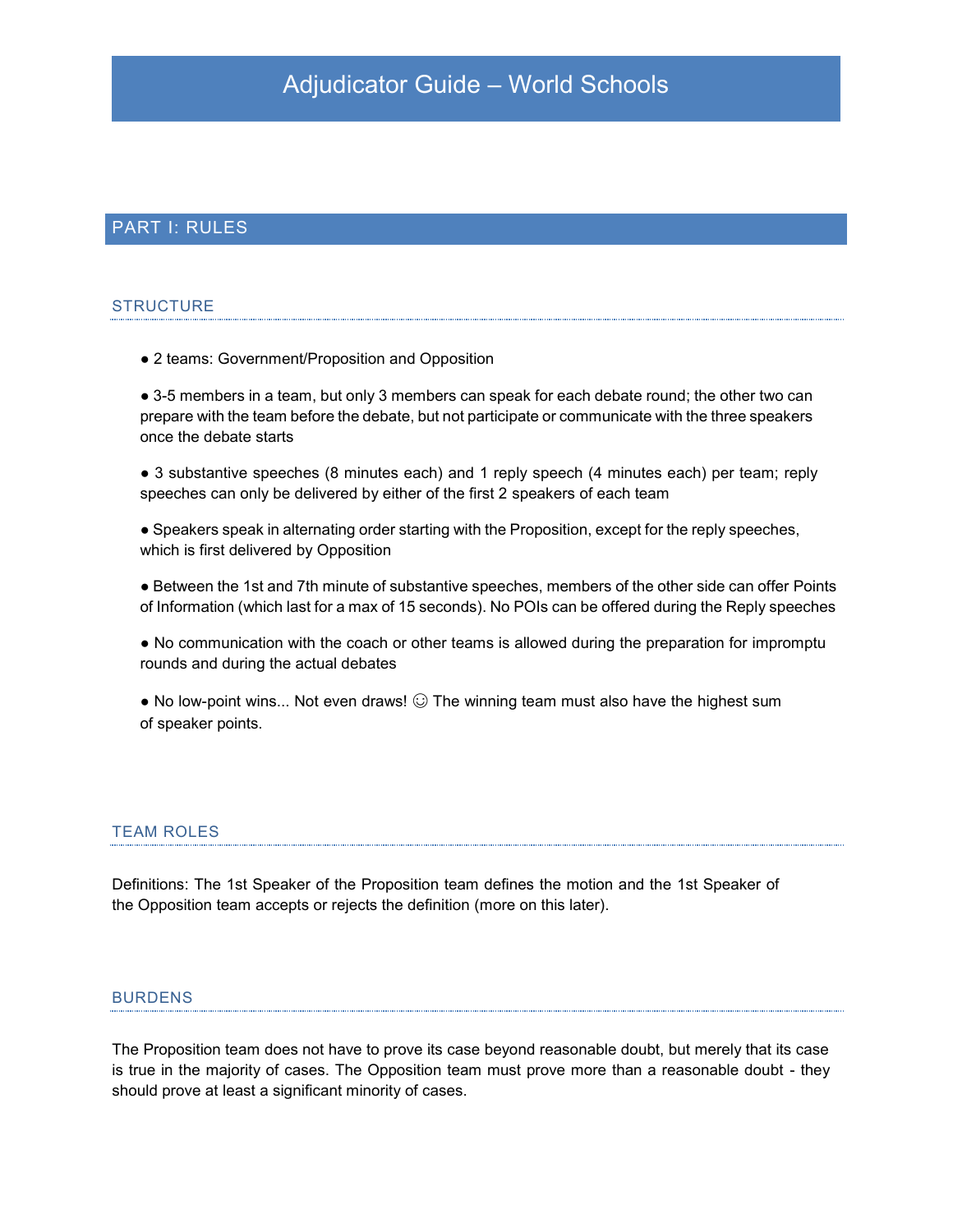IF THE MOTION IS WORDED AS AN ABSOLUTE (ex. never or always), the Proposition must prove the topic true in a significant majority of cases, though not in every conceivable case. The Opposition must prove that it is not true for a significant minority of cases (not just a single instance).

Opposition has the option to present a positive case of their own or simply attack Proposition's case. However, they must discharge their burden (see above), and thus, a straight negation case may be risky.

### SPEAKER ROLES

#### 1ST SPEAKER OF PROPOSITION

Define the motion (explain team's understanding of key words in the motion, set reasonable debate parameters)

Discuss plan/policy if their team has one/if needed

Introduce division of arguments of their team

Discuss constructive arguments in support of their side

#### 1ST SPEAKER OF OPPOSITION

Accept or reject the definition of the 1st Prop speaker; definitional challenges need to be explicit! Not saying anything about the definition, means that the Opposition is accepting it as it is.

Introduce division of arguments of their team

Refute the plan/arguments discussed by the previous speaker

Defend their side, usually with distinct constructive material

## 2ND SPEAKERS FOR BOTH TEAMS

Deal with definitional challenges (if needed)  $-$  more on this later

Refute the case of the speaker(s) before them and defend/extend the case of their first speakers

Continue with their team's case as outlined by their first speakers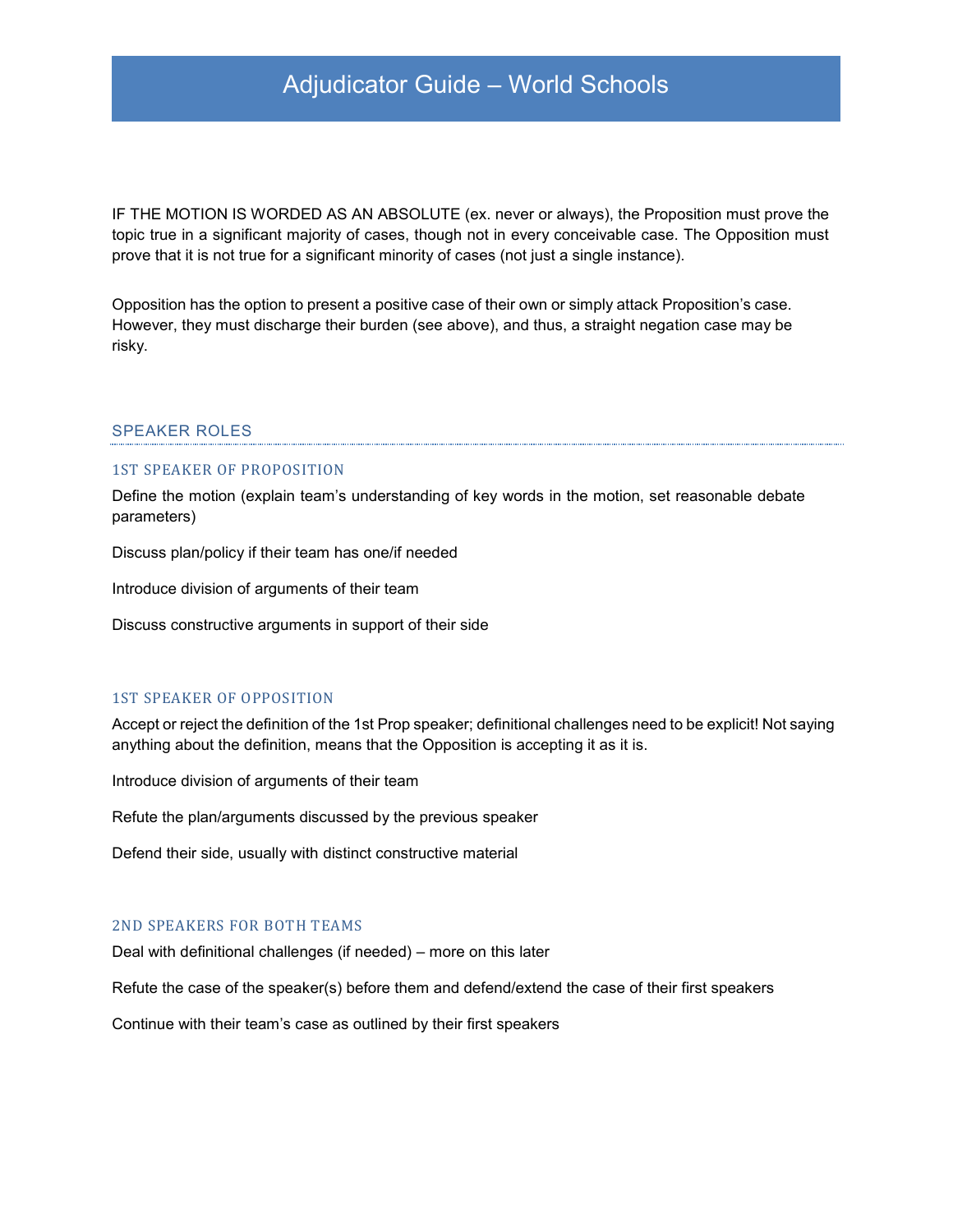### 3RD SPEAKERS FOR BOTH TEAMS

Focus on responding to the other team's case and the other team's attacks to their own case

May present a part of their team's positive case, but this has to be announced by the first speaker of their team in their case division (not always strategic, because it takes time away from responding to material already existing in the debate)

New refutations or new examples/analysis that is tethered to previously made arguments are not 'new material'; 'new positive material' is likely to have a traction different to what previous speakers established

#### REPLY SPEECHES

- Provide a holistic overview of own team's case and responses to other side
- Compare the argumentation and cases of both sides (i.e. "biased adjudication")

• Cannot introduce any new material – that part of the debate is over; this is about reviewing the debate from a more detached perspective but that still focuses on why one's team won. A new example / illustration is not considered new material, so long as it is consistent with the examples / illustrations that have already been used by the team

Ɣ If significant new material is introduced in 3rd Opp and Opp reply, the Prop reply speaker *s*hould point out material that is entirely new in Third Opp and/or Opp Reply and why this was strategically problematic for Opp, rather than engage in new rebuttal.

Ɣ No POIs in the reply speeches

#### DEFINITIONS

a) The Proposition must present a reasonable definition of the motion:

- Choose the obvious meaning of the motion - Reasonable parameters are okay (ex. excluding burn victims from a cosmetic surgery ban); unreasonable parameters are not (tautologies, truisms, time/place set)

b) The definition must match the level of abstraction or specificity of the motion;

motions set as general principles must be proven true as general principles (for example, if the motion is THW restrict civil liberties in the name of national security, a definition that defends exclusively compulsory ID cards is too narrow in its focus)

c) Here and now rule  $-$  unless otherwise specified in the motion, the context for the debate is in the present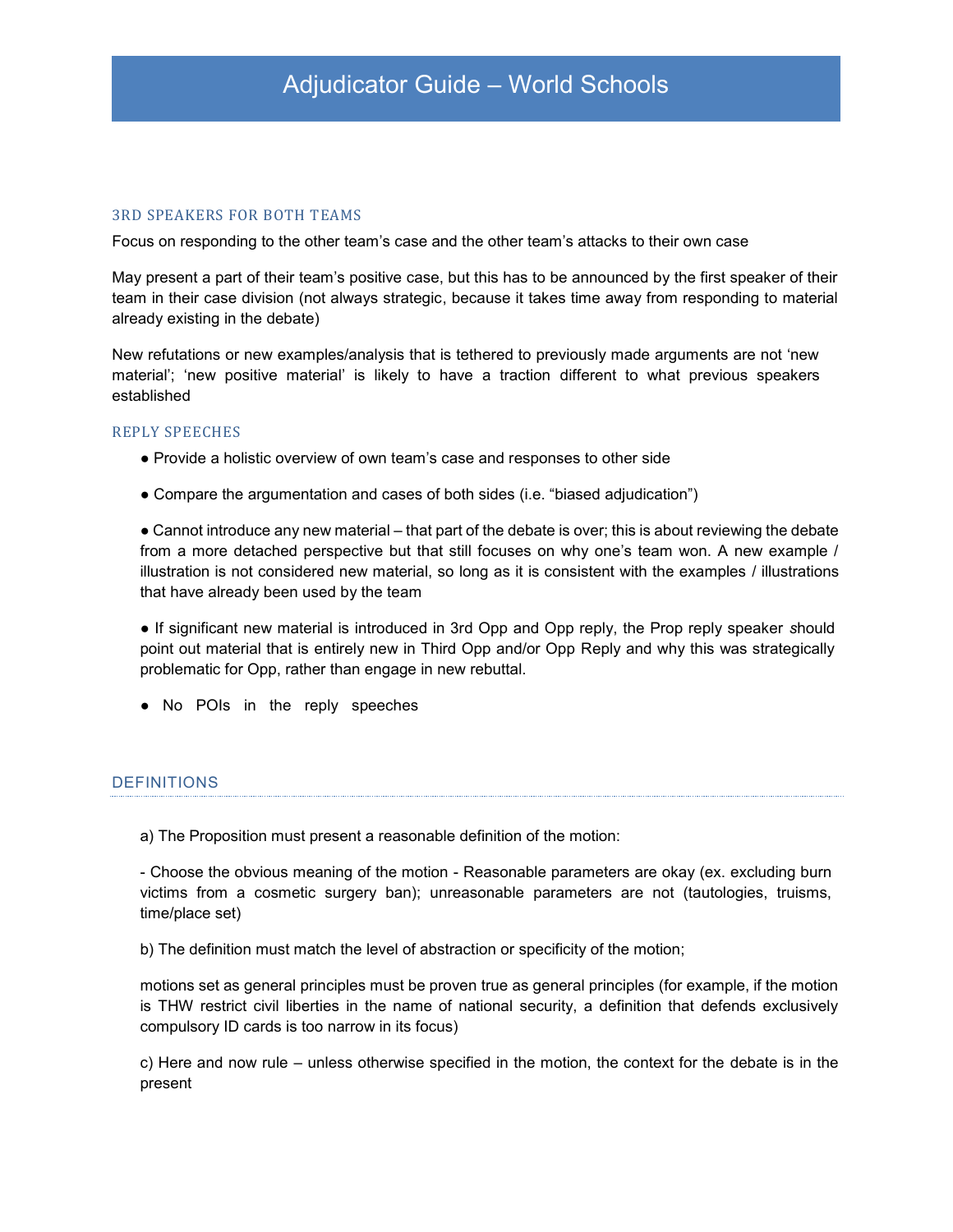#### OPPOSITION, IN THEIR 1ST SPEECH, CAN:

(a) accept the definition and proceed with the debate (this can be done implicitly, by not commenting on the definition, the 1st Opposition speaker does not have to explicitly state that they accept the definition); (b) explicitly challenge the definition, explain the grounds for challenging, and supply an alternative reasonable definition; (c) broaden the debate back to the motion if it has been unfairly restricted by Proposition; (d) challenge the definition, but still provide 'even-if' arguments

Note: in cases where the Opposition challenges the definition, legitimate grounds for challenging are a definition that creates an undebatable proposition (truism, tautology, too restrictive time / place set). If Opp choses to challenge the definition, they have to explain why the definition is actually illegitimate. Even in cases of bad definitions, there is no obligation on Opposition to challenge - they are allowed to choose to proceed with the faulty definition.

## POINTS OF INFORMATION

• Short comment or question addressed to the person currently speaking by a member of the opposing team (max of 15 seconds)

• POIs allow for real-time engagement in the debate

• The speaker who has the floor has a right to refuse POIs, but as a general rule, must accept at least 1 (but judges should consider when and how many points were offered by the other side, so if a speaker is not offered several POIs, and spread out consistently throughout their speech, it is unreasonable to expect them to accept more than one)

Ɣ If a speaker accepts a POI, they must ensure that the person offering the POI is given adequate time to express their point

Ɣ Speakers may offer POIs any time between the 1st and 7th minute of the current speech, but do so in a way that doesn't obstruct the speech (ex. wait a bit after being denied before offering POIs again; offering in a way that is audible to the speaker, but not so loud that it interrupts the flow; etc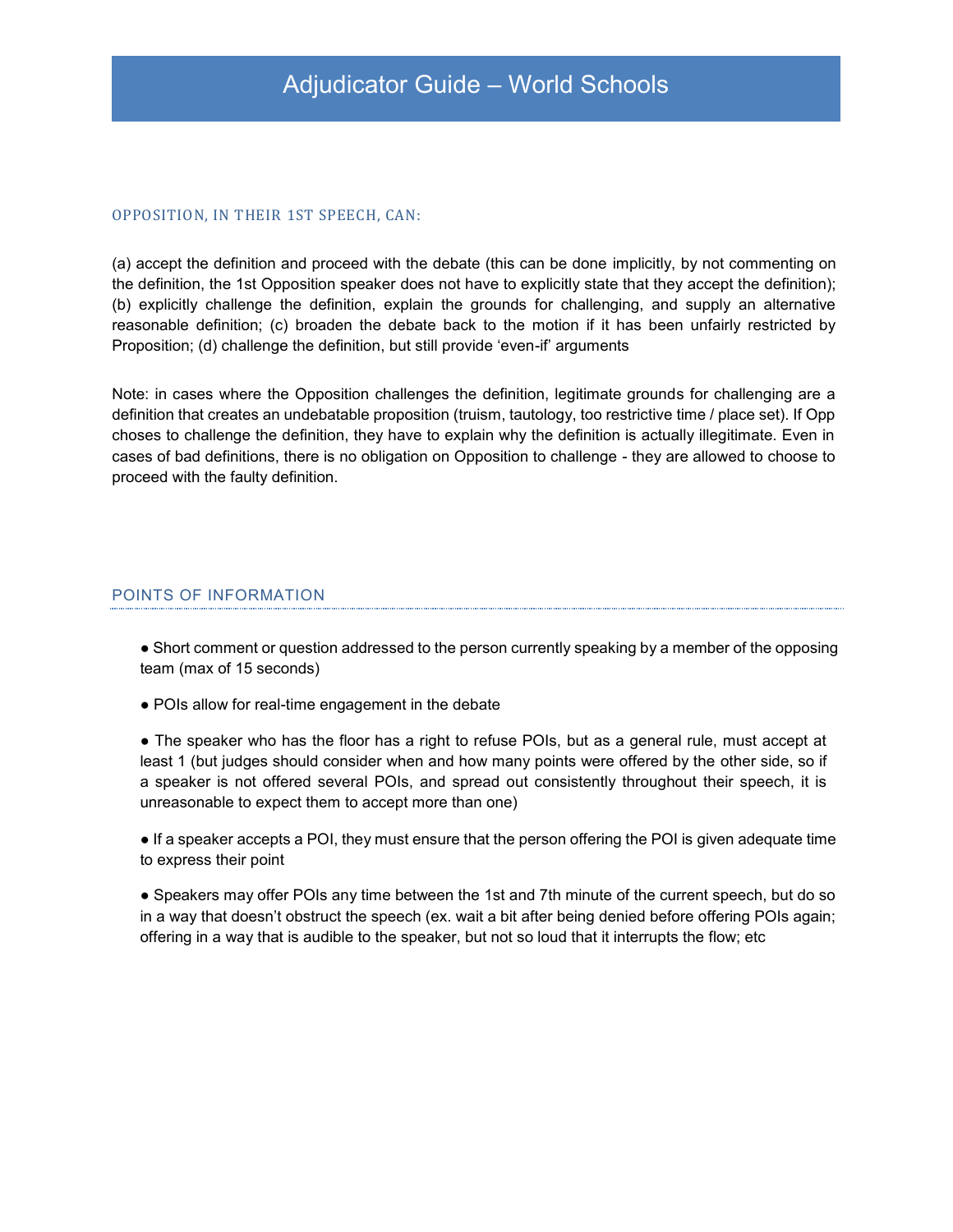## PART II: JUDGING

#### MINDSET

As judges we:

- Are experts on the rules
- Understand the words in the motion, and the burdens the motion creates for the teams
- Ɣ Are impartial (conflicted from judging teams/individuals with whom we have/had personal relationships/formal professional relationships; we set aside our own biases in relation to the motion or specific arguments we personally agree with);

• Judge the debate in front of us, not the debate we wanted to happen, which means we don't impose arguments on teams;

• Don't complete arguments for debaters, when we can see where they are going or are intuitive to us, or discount arguments we personally dislike - we look for substantiation and evidence

• Diligently track arguments, responses, and POIs - judges should be able to fairly and accurately summarize the debate (not necessarily to the debaters, even just to themselves) before evaluating it

• Are an average reasonable person: we have a general knowledge base/ are aware of current events, but do not use specialist knowledge in evaluating debates

Ɣ Accountable and constructive: we explain the decision to debaters persuasively, using criteria (content/style/strategy) and rules, and if needed we can provide suggestions for improvement (after explaining the decision)

#### CRITERIA: CONTENT, STYLE, STRATEGY

- The three categories are important, because they improve standardization in judging, if we all think along the same lines and give the same weight to the categories
- Ɣ It also makes it easier to explain to teams the decision
- It helps guide our own thinking while judging
- Shouldn't be too rigid in their application as separate criteria, because they are heavily interconnected as well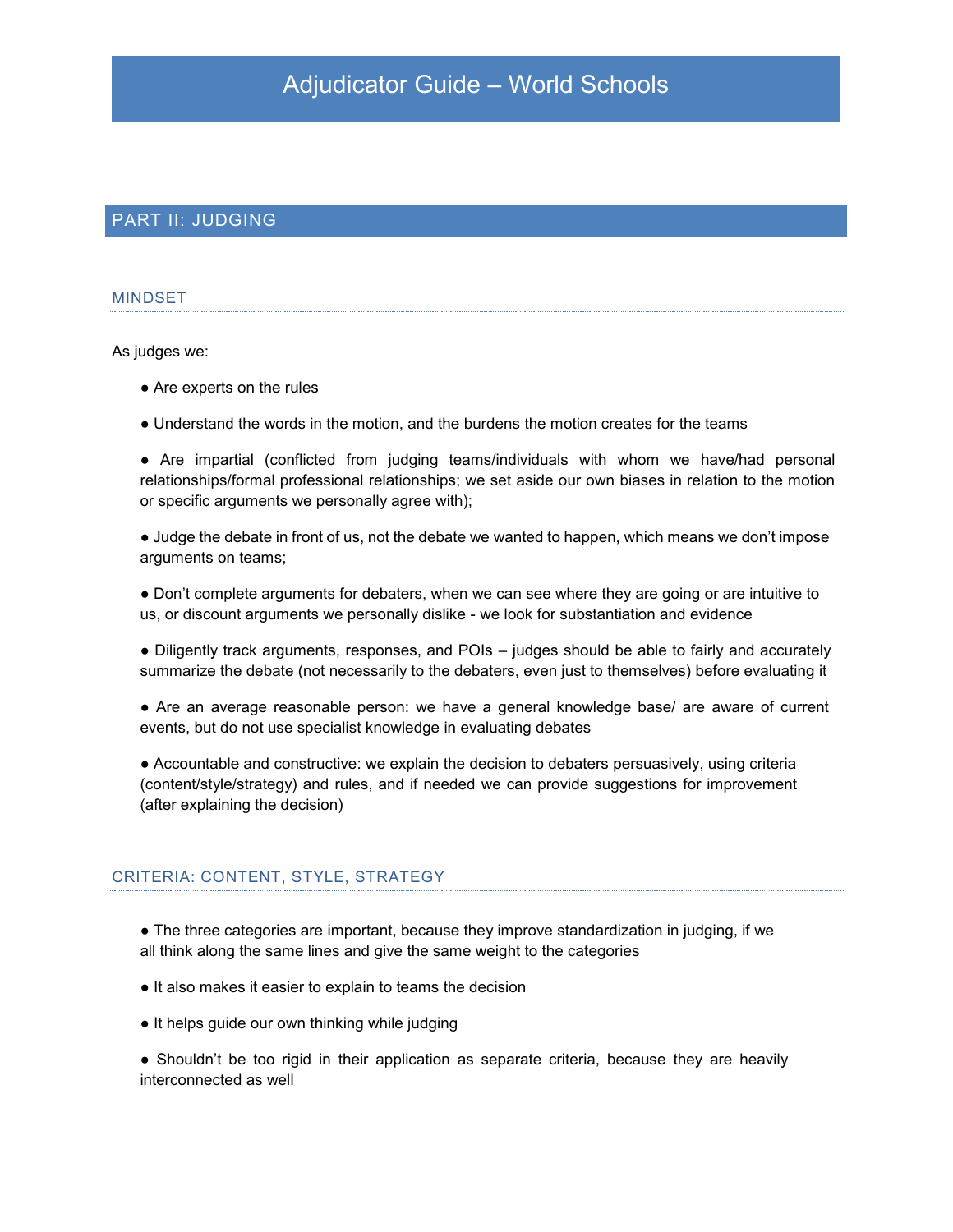### **STYLE**

- Deals with HOW content is presented (i.e. manner)
	- NOT about language proficiency / accents, but does involve effective use of language (clarity, rhetorical tools, etc.; often, overly technical or overly general language is unpersuasive)
	- Ɣ Body language (eye contact, effective use of gestures, movement, stance)
	- Ɣ Voice and tone (tonal variation, audibility, speed, use of pauses)
	- Demeanor (appropriate use of humor or emotion; in general, rudeness is unpersuasive)
	- Ɣ Notes must facilitate speech, not obstruct contact with audience

• No single 'superior' style exists, regardless of your personal preference. Different speakers make different styles work effectively, and they should be rewarded when they do it well.

## CONTENT

• Deals with WHAT is being presented

• The material presented by a speaker on its own terms (ex. arguments, refutation, POIs, definition, etc.) as though it were written down

- Ɣ Assessing the quality of analysis (logical links) and evidence presented (credible, relevant, representative, etc. examples)
- Accurate grasp of opponents' arguments and quality of responses (for example responding to an example vs the underlying logic of an argument or responding to weaker parts of the argument)
- Actual content of the POIs offered and quality of responses to POIs taken

#### **STRATEGY**

- Overarching question: WHY is content being said
- Ɣ Does the speaker/team demonstrate an understanding of the key issues of the debate?
- Ɣ Do they have a reasonable interpretation of the motion/tactical choices about challenging/broadening the definition?
- Does their team position/stance in the debate help their side win?
- Are they making tactical decisions about responding to a policy/plan?
- Are they prioritizing arguments/responses and allocating / managing time effectively (will also reveal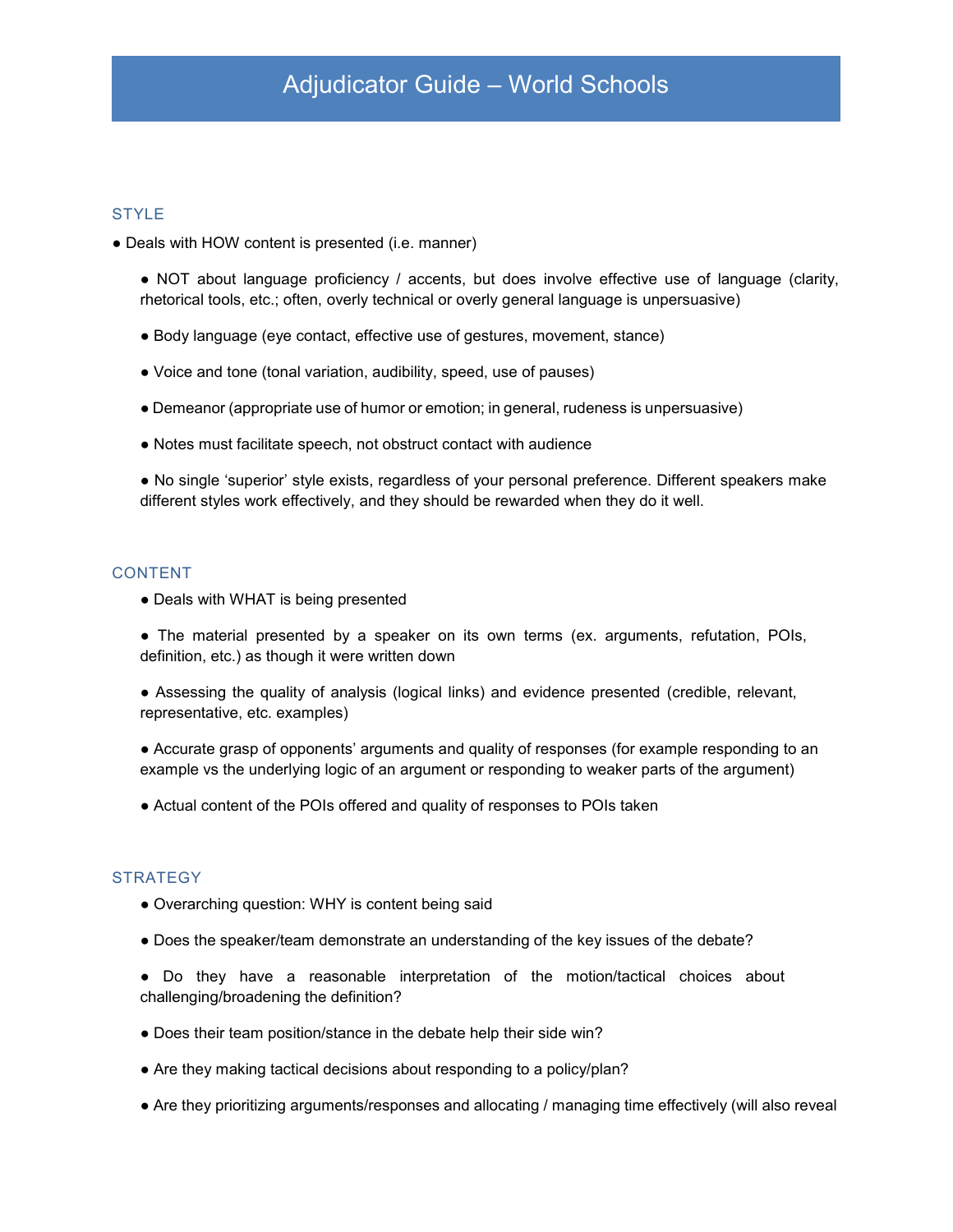whether they understood critical issues of debate)? Misrepresenting another side's argument reveals a weak understanding of the debate.

- Is there consistency between arguments and speeches of the same side?
- Are they willing to accept POIs?
- Ɣ How do they select and use examples/stories/rhetorical devices?

### GUIDELINES FOR JUDGING

#### **Be able to answer (both to teams and to yourself):**

Ɣ What points (e.g. points of argumentation, points of style, etc.) were more persuasive on the winning side?

Ɣ Why are these specific reasons important in the context of this particular debate? (i.e. how did they play a role in the dynamic of the debate / compared to what the other team did)

#### **Requirement to be specific:**

• Avoid generic phrases like "provided more analysis", "were more persuasive", etc., unless you can then also give specific points of reference where that was observable

#### **Debates are won on the comparative:**

• Teams do not lose debates because they made a mistake / or because they were not perfect. The decision is determined based on who, on balance, was better able to persuade you of their side, and met their burden compared to the other team. Explaining the decision vs. providing constructive feedback:

• Our job in the Oral Adjudication after the debate is first and foremost to explain why the win was awarded to one team over another. This should include explicit explanations, following the guidelines above. This should be distinct from giving feedback towards the future improvement of the teams (so, pointers on how to do something better, or arguments that could have been made, should not be conflated with the reason for decision).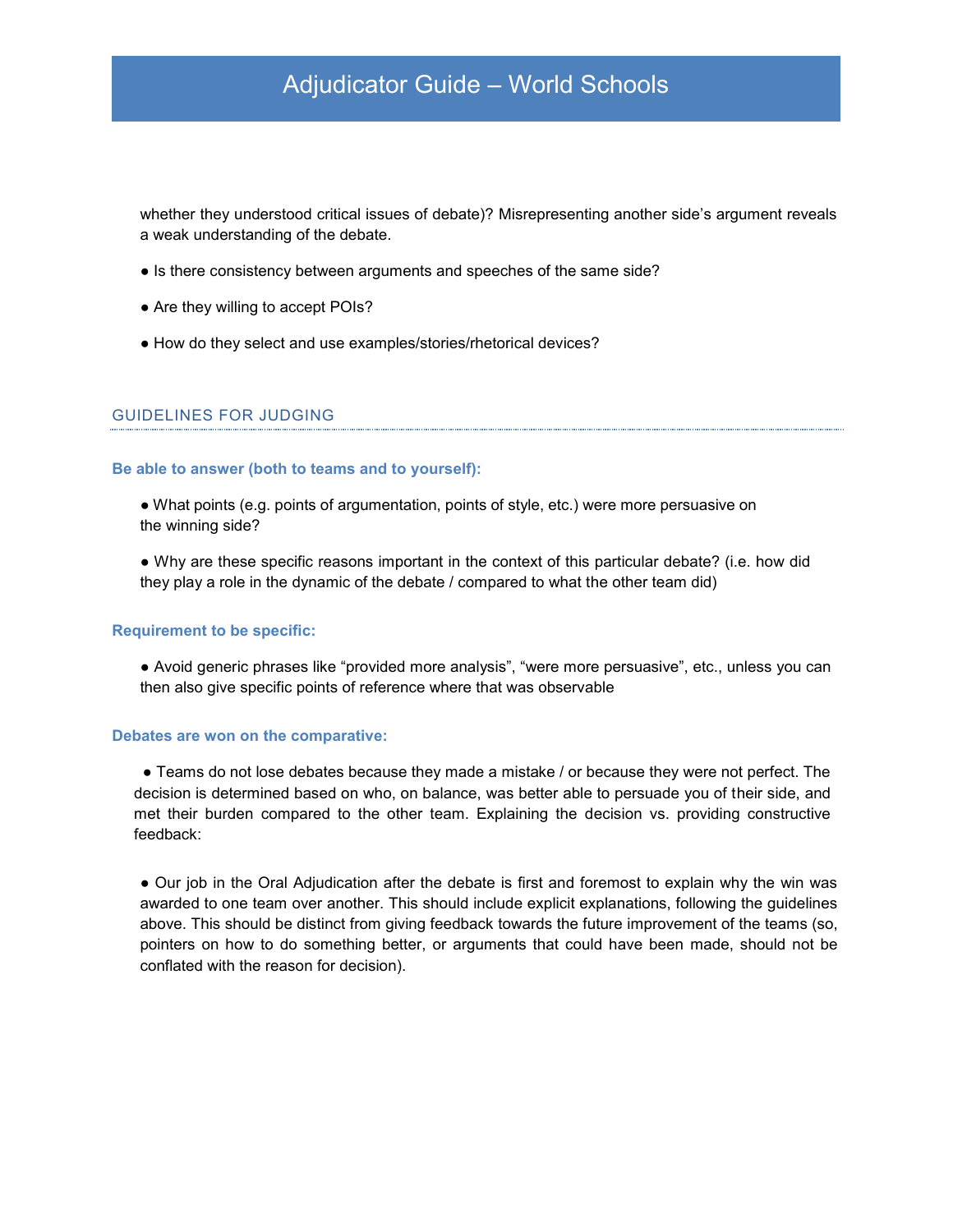### **Explaining the decision in the Oral Adjudication:**

- Reveal your decision first
- Ɣ Provide reasons for your decision. Reasons can be structured as follows:
	- $\circ$  Comparing teams on how they did based on the three criteria (style, strategy, content);
	- $\circ$  Key clashes in the debate and why one team won them
	- $\circ$  In some cases, one overriding issue and how this affected all others; or how the issues were weighed against each other
- Ɣ Invite teams to approach you personally for constructive feedback

### **Giving feedback to teams:**

- Keep it short: teams also need to get some rest, food and prepare for the next round. So please prioritise what is most useful for debaters to hear, and focus on that.
- Ɣ Keep it constructive: give the teams / speakers pointers on how to improve, instead of listing things they do wrong.
- Target it to their level: speakers with different levels of experience can process different feedback. Try to make your feedback useful in each particular case, not just good advice in general.
- Make it useful for the next rounds: sometimes it's useful to also discuss things that could have been said in this particular round / on this particular motion, but usually teams find feedback that they can apply in the next round, regardless of the motion, more useful, so make sure you don't spend too much time telling them what they could have said instead, but focus more on helping them do even better in the next round.
- Don't forget it's a team sport: Don't target individual speakers in a way that makes them feel they are to blame for the result. Giving individual feedback to each speaker is encouraged, but make sure you don't isolate in placing blame.
- Keep it structured and organised: make notes before it's time to give feedback, so you know what you need to say to each team / speaker, without rambling!
- Keep it positive: the end result should be positive. Yes, criticism is useful and that requires pointing at certain mistakes. But it must be done in a way that makes speakers improve and not in a way that makes them feel inadequate / out of their league.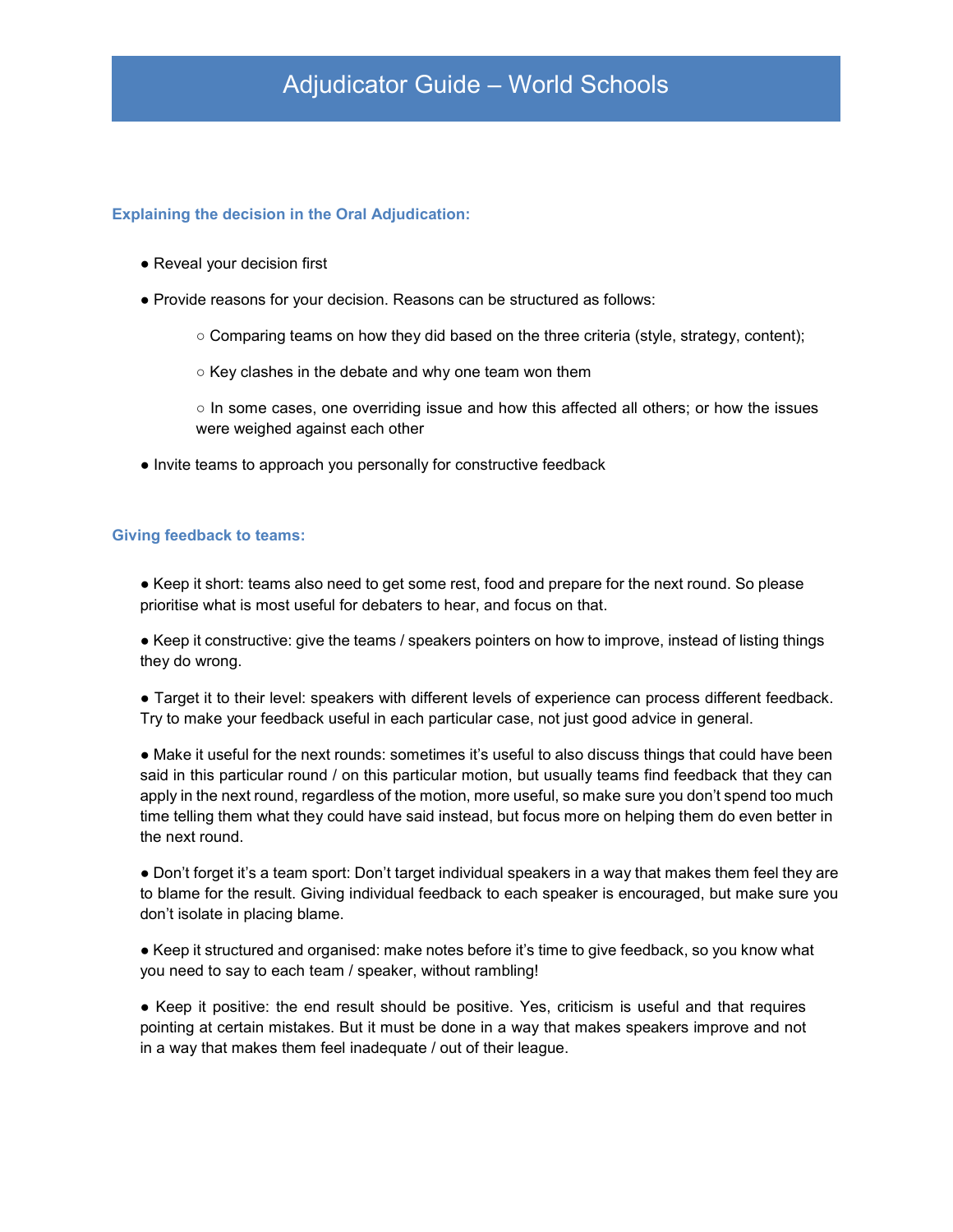### MARKING

#### **Total**

 $60 - 80$  pts. per speaker /  $30 - 40$  pts per reply

Average is 70 points per speaker / 35 points for a reply

Half marks (0.5) are allowed for 1<sup>st</sup>, 2<sup>nd</sup> and 3<sup>rd</sup> speeches

Style: 40% overall, 24  $-$  32 pts for main speeches, 12  $-$  16 pts for reply speeches Content: 40% overall,  $24 - 32$  pts for main speeches,  $12 - 16$  pts for reply speeches Strategy: 20% overall,  $12 - 16$  pts for main speeches,  $6 - 8$  pts for reply speeches

## **POI adjustment**

You can add or subtract up to 2 points per speaker, so long as the total does not exceed the 60-80 range.

Note: it is an adjustment column, not a bonus / penalty column. This means that it should only be used if the quality of the POIs offered was substantially different from the quality of the speech given by that speaker.

#### **Margins between teams**

 $0-2$  - a very close debate 3-5 - close but rather clear 5-10 - one team clearly better, but not dominating  $10-20 -$  winning team dominated the debate  $20+$  points  $-$  winning team "shredded" the losing team